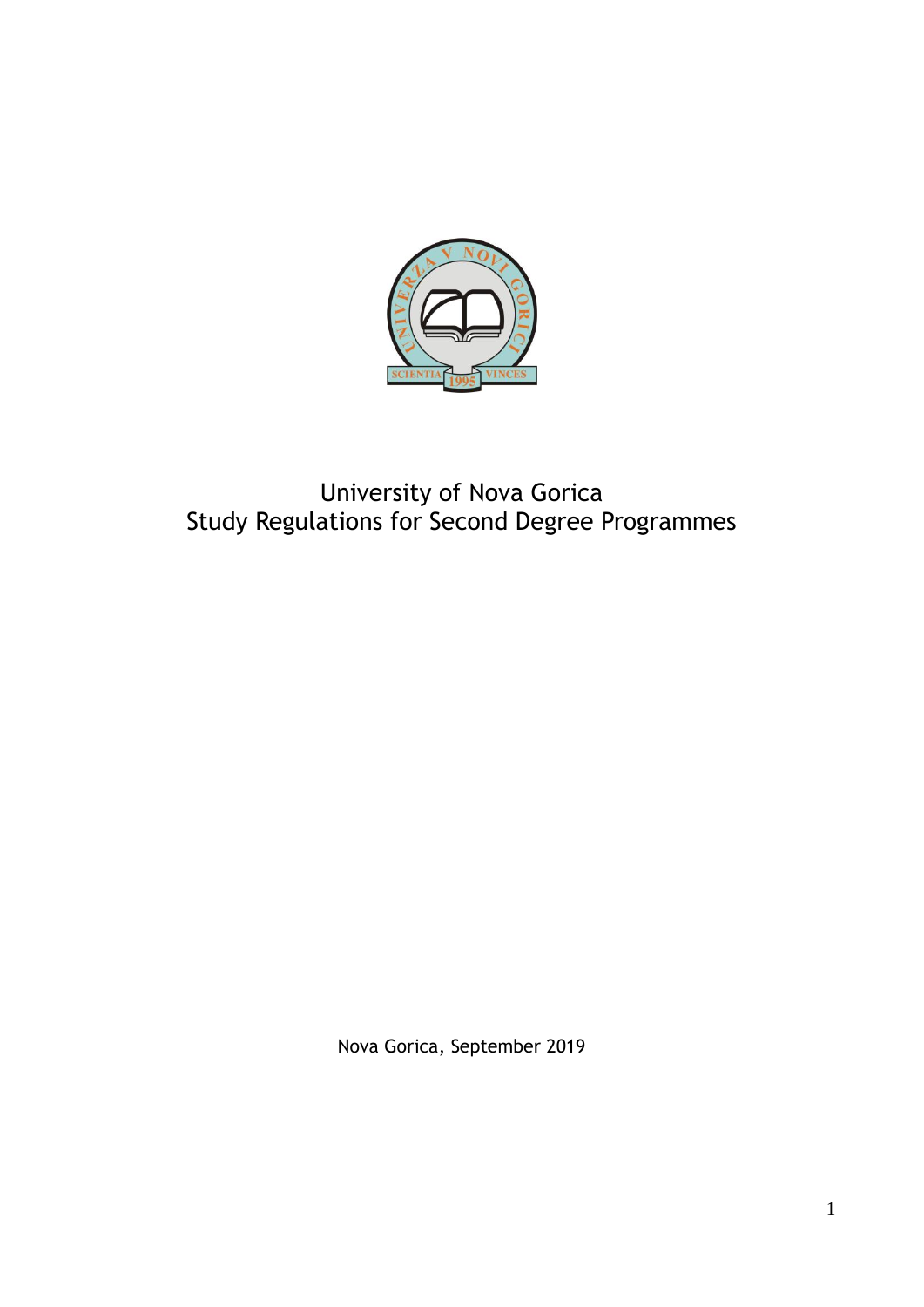| To be received by: | University of Nova Gorica Senate members |
|--------------------|------------------------------------------|
|                    | Head of University of Nova Gorica        |
|                    | University Schools                       |
|                    | Students' Council                        |

## Name Date

Prepared by Professor Tanja Urbančič 25 September 2007<br> *Confirmed by* Dhiversity of Nova Gorica Senate 2007<br> *Approved by* Professor Danilo Zavrtanik, President 25 August 2007 **Confirmed by Confirmed by** University of Nova Gorica Senate<br>Approved by September 2007 Professor Danilo Zavrtanik, Presid **Professor Danilo Zavrtanik, President** 

Name Date

*Prepared by* Tina Šček Krušec 2019<br> *Approved by* Professor Danilo Zavrtanik, rector 26 September 2019 Professor Danilo Zavrtanik, rector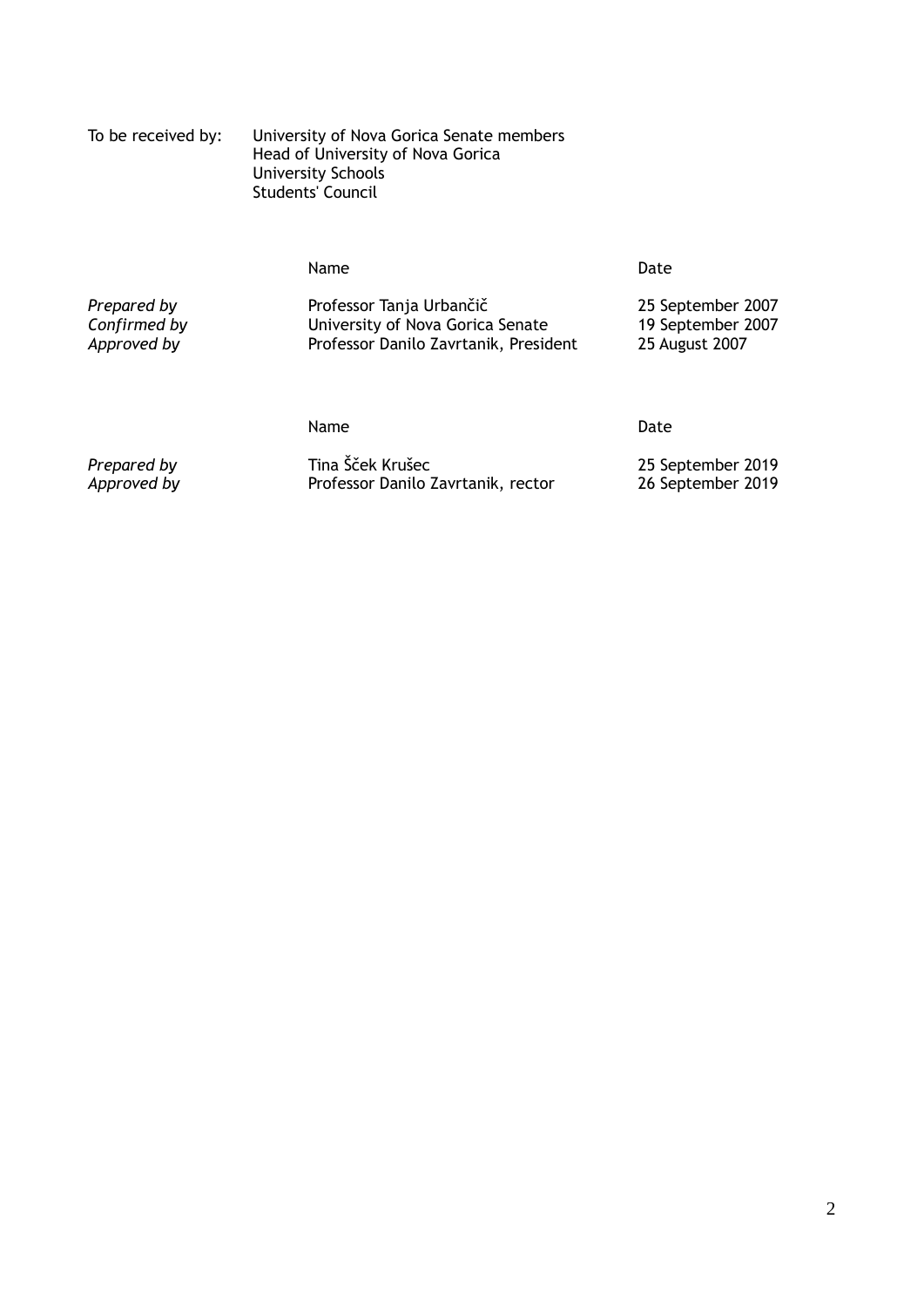# UNIVERSITY OF NOVA GORICA STUDY REGULATIONS FOR SECOND DEGREE PROGRAMMES

## 1 CONDITIONS FOR ENROLMENT

- 1.1 Conditions for enrolment into year one
- 1.2 Conditions for enrolment into year two

1.3 Recognition of previously acquired knowledge and enrolment of graduates from other programmes

- 1.4 Taking a year again
- 1.5 Exceptional progression
- 1.6 Extraordinary progression
- 1.7 Masters thesis
- 1.8 Study obligations after the student status has ceased or a programme has changed
- 1.9 Finalizing the studies
- 1.10 Withdrawal option

# 2 STUDY REGULATIONS

## 2.1 KNOWLEDGE TESTING

- 2.2 EXAMS
	- 2.2.1 Exam application
	- 2.2.2 Taking an exam
	- 2.2.3 Withdrawing from an exam
	- 2.2.4 Exam grading

2.3 EXAM TERMS

- 2.4 COMPLAINTS CONCERNING EXAM GRADES
- 2.5 TAKING AN EXAM AGAIN

3 VALIDITY OF REGULATIONS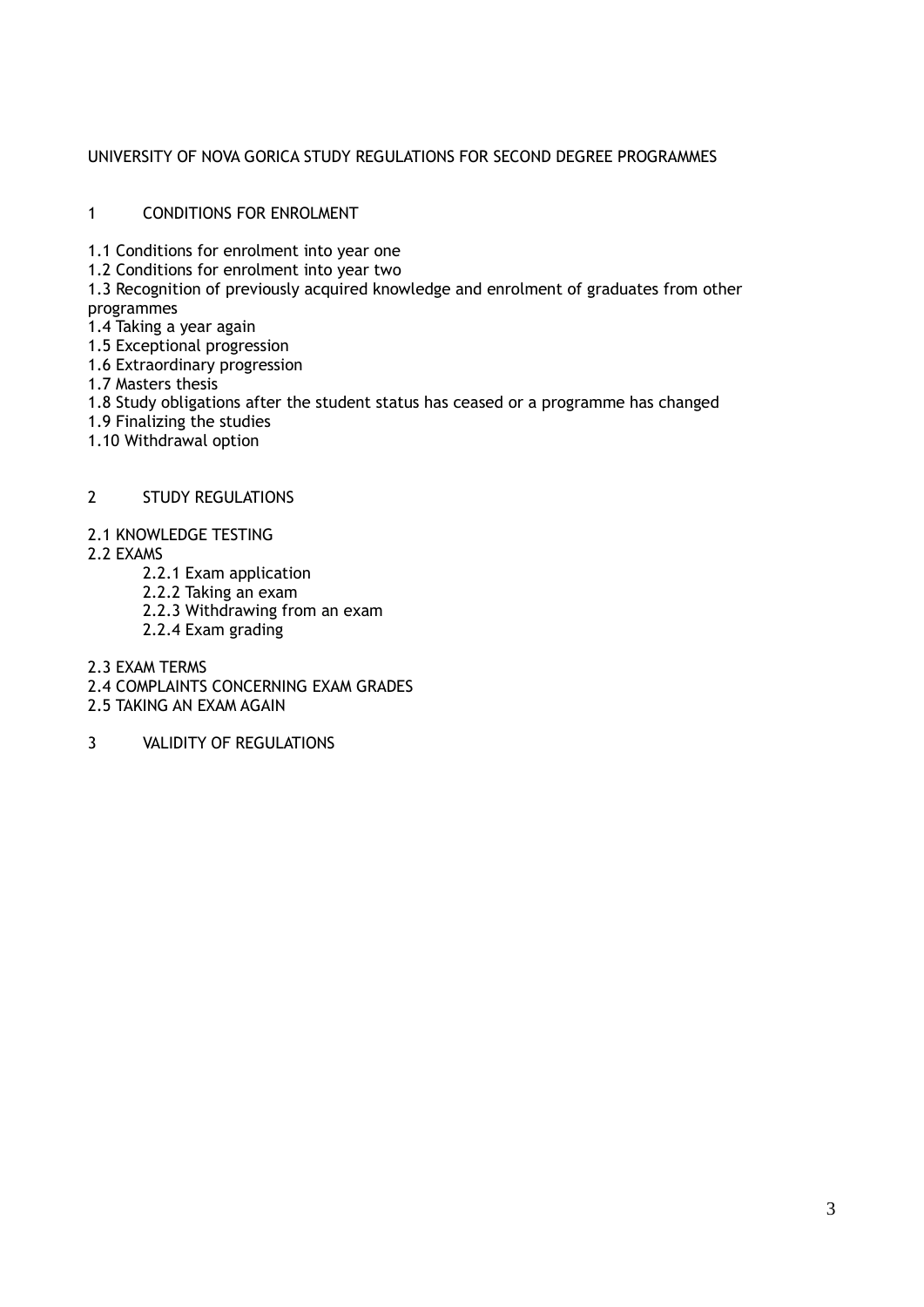# **UNIVERSITY OF NOVA GORICA STUDY REGULATIONS FOR SECOND DEGREE PROGRAMMES**

# **1 CONDITIONS FOR ENROLMENT**

#### 1.1 CONDITIONS FOR ENROLMENT INTO YEAR ONE

Conditions of enrolment, number of enrolment places and criteria in case any limitations are set concerning the latter are defined at the level of the relevant study programme, and are confirmed by the University of Nova Gorica Senate.

Enrolment of foreign students is defined on the basis of the national Higher Education Act.

#### 1.2 CONDITIONS FOR ENROLMENT INTO YEAR TWO

Regular enrolment into the year two lasts normally until 30 September, with the Student Office announcing a schedule of enrolment related to specific programmes. Enrolment into year two is considered valid for the entire academic year which lasts from 1 October until 30 September of the next year.

In order to proceed to year two, the student must collect the number of points set by the relevant study programme.

#### 1.3 RECOGNITION OF PREVIOUSLY ACQUIRED KNOWLEDGE AND ENROLMENT OF GRADUATES FROM OTHER PROGRAMMES

Applications are considered on an individual basis. Candidates submit their applications to the Student Affairs Committee at the relevant school; on the basis of the submitted documentation, the Committee reaches decisions concerning the contents, depths and suitability of the candidates's previously acquired competences. In considering the candidate's application, the Committee takes into consideration the opinions of those who are experts in specific fields and may invite the candidate to an interview. On the basis of this, the Committee issues a recognition of the candidate's acquired competences with their ECTS points and may define other possible obligations for the candidate; the Committee may also require testing and assessment of the candidate's previously acquired knowledge.

To obtain a direct entry into year two the candidate must fulfill the prerequisities from regulation 1.2 of this document.

The Student Affairs Committee is appointed by the Senate of the respective shool.

#### 1.4 TAKING A YEAR AGAIN

The student may take a year again if he or she has collected the number of points set by the relevant study programme.

## 1.5 EXCEPTIONAL PROGRESSION

The Student Affairs Committee of a respective school may, in accordance with the policies defined in the Statute of the University of Nova Gorica, give permission to a student to proceed to the next year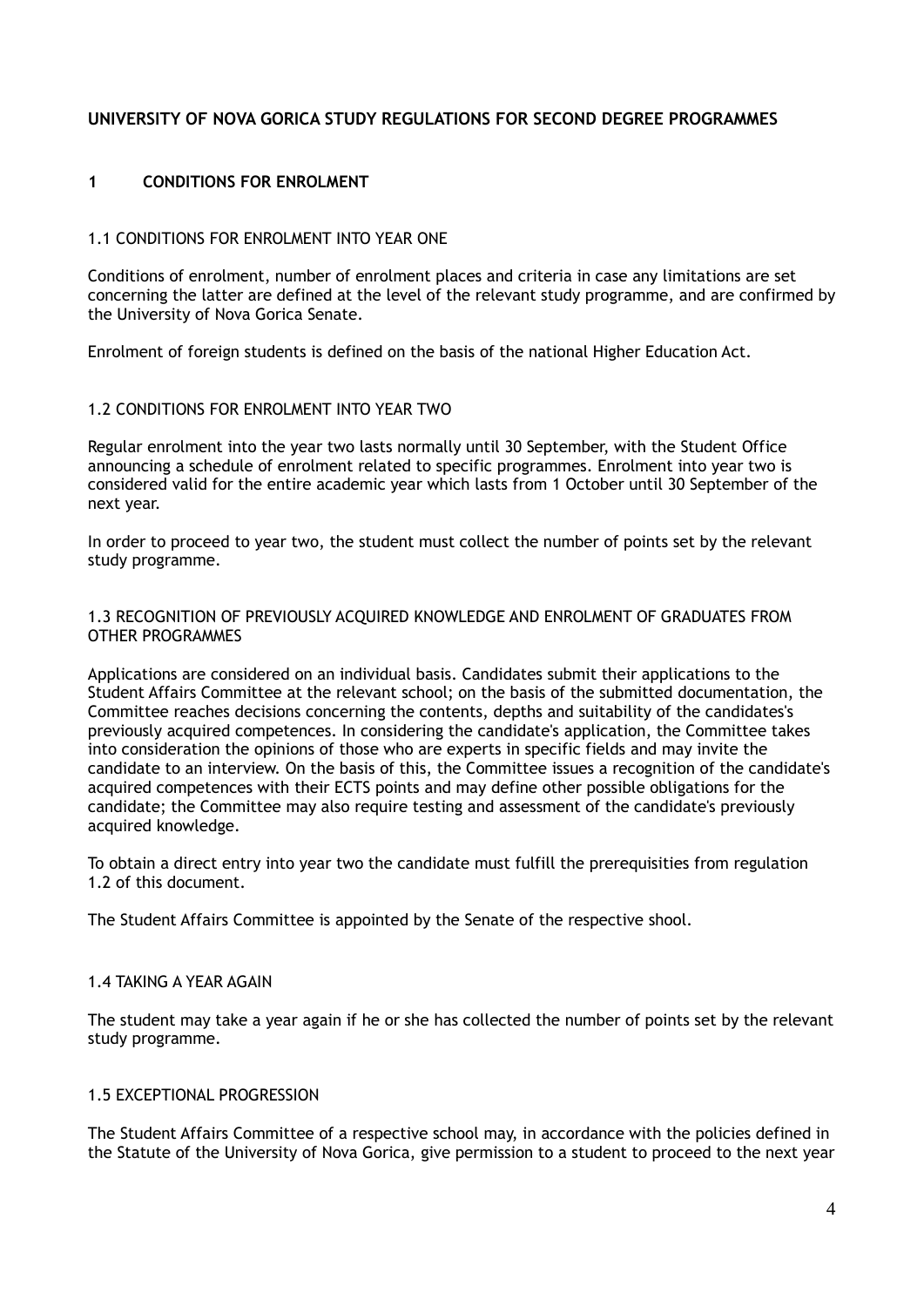even if the student has not fulfilled the required obligations provided that that the committee ascertain that there are good reasons for the case: maternity or a prolonged illness of not more than two months in duration. The student should acknowledge these justified reasons with authentic documents which state the period in which the student has not been able to study. In the case of a prolonged illness, the student should submit a doctor's certificate; the latter should be submitted within seven days after illlness or injury has occured.

## 1.6 EXTRAORDINARY PROGRESSION

The Senate of the relevant school may give permission to exceptionally able, dilligent and talented students to finish their studies within a shorther period of time than the period of time defined within the regular study. At the same time, the Senate may determine special conditions and possible relief measures for such students.

## 1.7 MASTERS THESIS

A student should submit the topic of his or her masters thesis during the third semester at the latest.The student chooses his or her topic from the list of approved themes which can be found in the study programme catalogue and which is refreshed each semester. The thesis defense should be done in September of the same year at the latest. In exceptional cases, the School Senate may give permission for a prolonged period, based on an application and an explanation signed by the candidate and the mentor. The details of these procedures are defined and announced by the relevant School in accordance with the university manual for masters thesis application and defense.

## 1.8 STUDY OBLIGATIONS AFTER THE STUDENT STATUS HAS CEASED OR A PROGRAMME HAS CHANGED

The student who no longer has the status of a regular student may do the remaining study requirements of the final enroled year for two more years after the status has expired.

If the student who has repeated his or her year, or has lost the status of a regular student, is to join a generation of students studying according to a new study programme, the student should from then onwards do his or her study requirements according to the new programme. This does not apply for the years the student has successfully done.

If the student has already enroled the final year, he has the right to finish his studies according to the old programme within the period of two years after the lectures of the final year have been completed.

When the deadline from the previous paragraph expires, the student is required to do all additional study requirements from the new programme from year one onwards.

## 1.9 FINALIZING THE STUDIES

The prerequisite for finishing one's studies is to pass all requirements as defined by the relevant study programme, and a successful defense of one's masters thesis.

The University of Nova Gorica shall award masters degrees to the students who have successfully passed all requirements. Each masters degree diploma includes a supplement containing all the relevant information concerning the student's study programme.

#### 1.10 WITHDRAWAL OPTION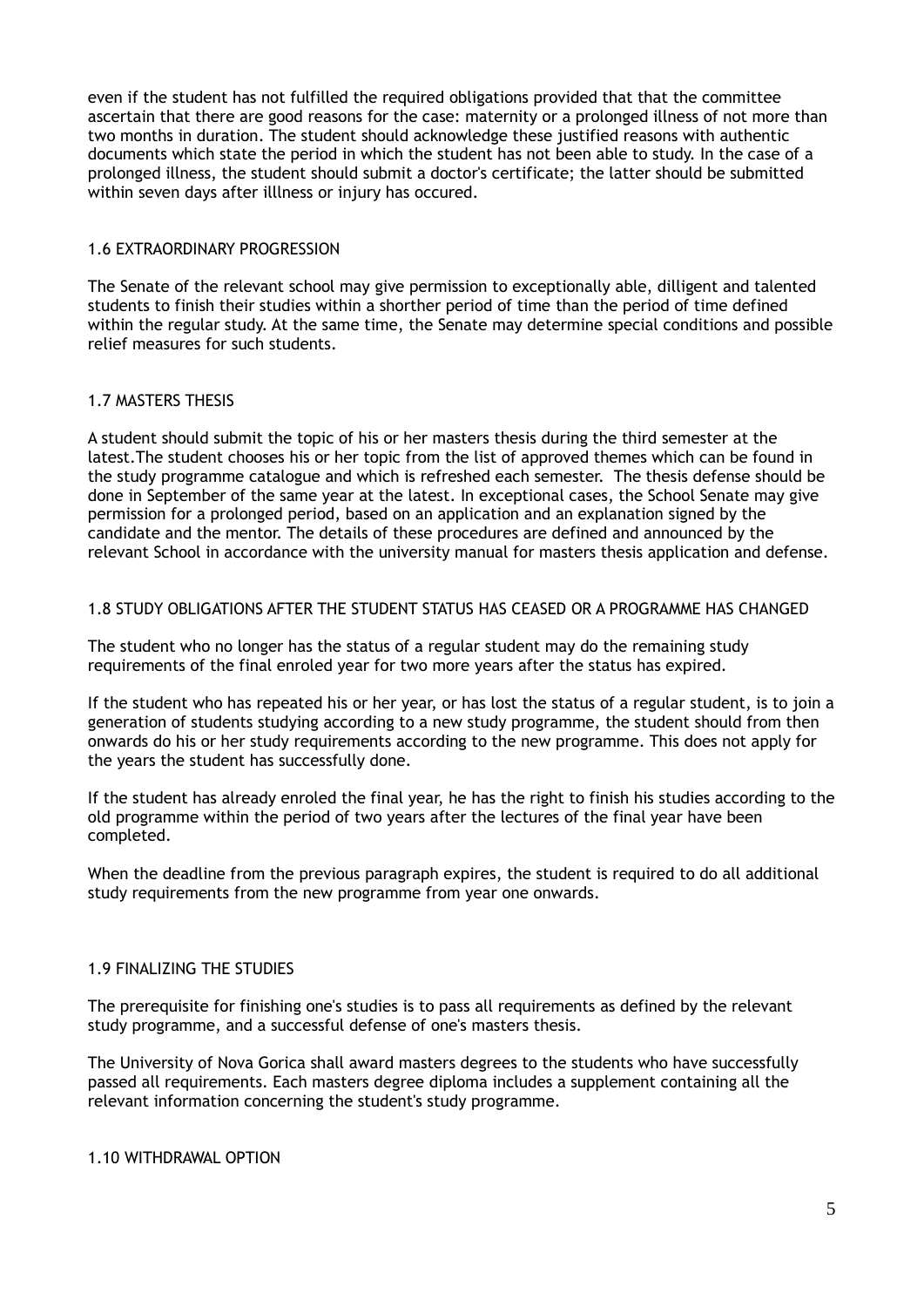Students who do not want to continue their studies may choose to resign within two months at the latest after the enrolemnt has been finished. In such cases, the University reserves the right to keep ten percent of the student's tuition fee.

# **2 STUDY REGULATIONS**

## 2.1 KNOWLEDGE TESTING

At the beginning of an academic year, each professor announces his or her methods of continual and final knowledge testing and the conditions that the candidate must fulfill (seminars, reports, colloquia). At the beginning of an academic year, the schools' offices also announce examination dates. An examiner may decide to stipulate conditons necessary for taking an examination, such as study obligations the student must do before the examination, that is, the obligations that the examiner thinks constitute the foundation for understanding the subject matter of his or her subject. The students are informed about the relevant details at the beginning of an academic year.

University teachers and associates should be available for a regular communication with students in the time of their consultation hours and via emails. The schedule of academic staff consultation hours is announced on notice boards and on the schools' internet pages.

The official language at examinations, presentations and masters thesis defenses is Slovene, though exceptions may be possible if defined as such by the Senate of the respective school. The same applies for seminar assignments and masters theses.

## 2.2 EXAMS

Examinations are regular ways of knowledge testing within a particular academic subject. With an exam we test one's knowledge of the contents of the relevant subject as defined by its curriculum. Exams are graded by an examiner or by an examination committe.

# 2.2.1 Exam application

The student may apply to take an exam in a specific subject after the lectures on the subject have been finished and provided that the student has done all other requirements as defined for that subject by the respective study programme. Applications to examinations must be done electronically via the University of Nova Gorica system. The student applies personally by using his own password, by which the student guarantees the authenticity of his application and the data entered. The student should apply three working days before the exam at the latest. One application is valid for one exam date, no matter whether the exam is written, oral, or both. The time and place of a written exam, as well as the schedule of candidates for an oral exam, are announced on the web pages and the notice boards at least two working days before the exam.

# 2.2.2 Taking an exam

Knowledge testing at an examination may be written, oral, or both written and oral.

The written exam is done in the form of a written assignment. The results of the written exam should be announced within five working days after the exam. The candidate has the right to see his corrected and evaluated written assignment in which the grading of answers to specific questions should be visible.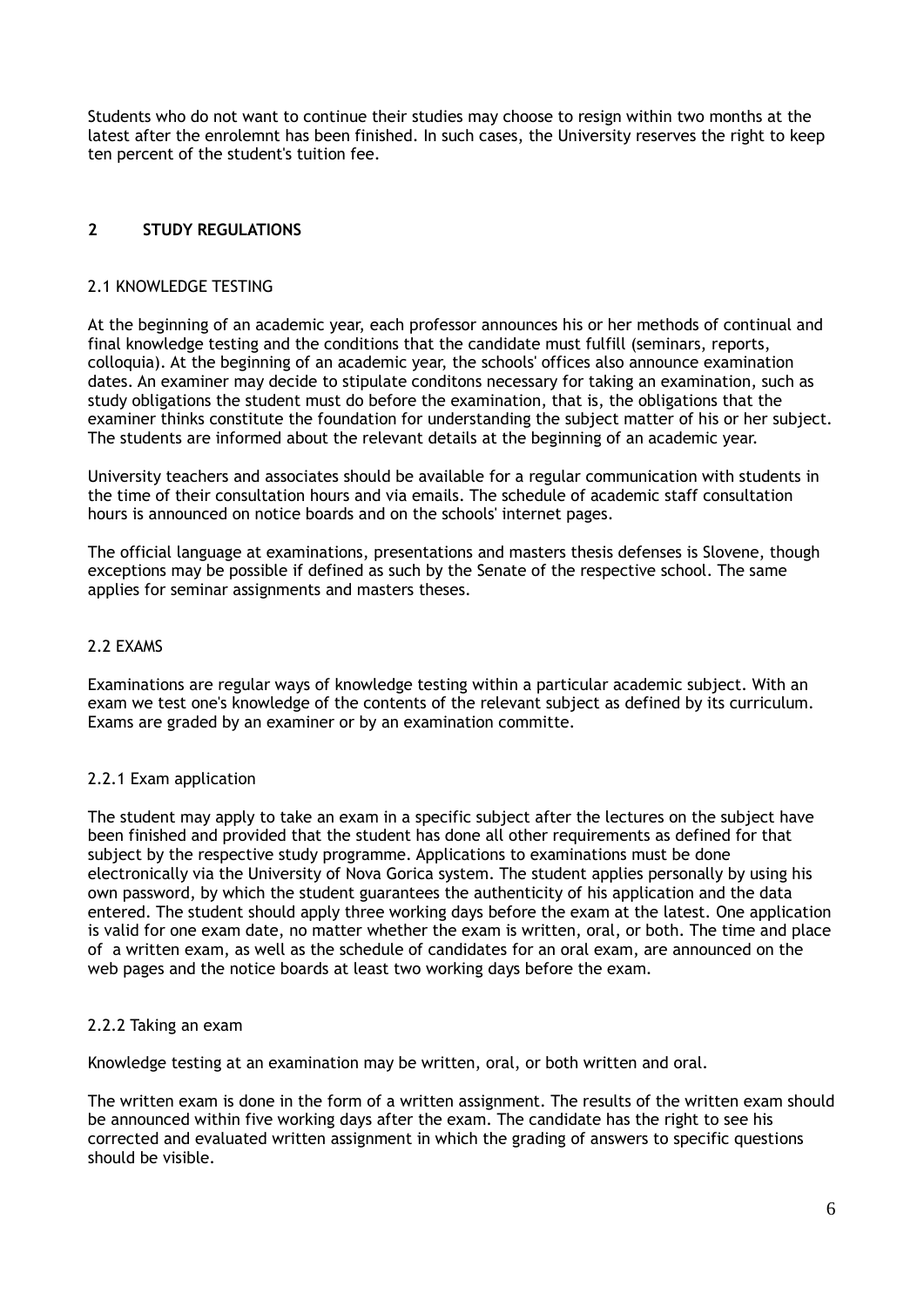The oral exam consists of an examiner's personal conversation with the candidate. The examiner should leave the assessed application forms in the school's office within three days at the latest after the exam.

Written and oral exam: the written part is done in the form of a written assignment, the oral part consists of an examiner's personal conversation with the candidate. If the student has passed the written part of the examination and has failed at the oral part, he has failed the exam and must do the two parts once again. If a student has done his written exam by means of colloquia, this achievement is considered valid throughout the respective academic year.

Examination assignments and other written assignments done by the students shall be kept in files at least one year after the requirement has been done.

Students may decide to take their examination once again if they wish a higher grade for their exam. The grade given at the final examination is considered as valid.

#### 2.2.3 Withdrawing from an exam

The final deadline for the student who would like to withdraw from his exam application is three working days before the exam. If the student fails to withdraw and does not appear at the exam, the examiner shall evaluate the student's application with the negative grade (fail).

#### 2.2.4 Exam grading

The success a student has achieved at an exam is evaluated in the following way: excellent (10), very good (9 and 8), good (7), pass (6) and fail (1 to 5). An exam is considered to be successful if the candidate is given one of the grades on the scale from pass (6) to excellent (10).

#### 2.3 EXAM TERMS

Exams are taken in winter, spring and autumn exam terms as defined by the University of Nova Gorica academic year calendar. Exams are organised in such a way so that each subject has three exam dates within an academic year, that is, from the time when lectures for a particular subject are finished until the deadline for enrolment into the upper years.

In case lectures are done in intensely concentrated periods of time, one of the three exam dates may be given outside the exam periods, most preferably immediately after such types of lectures are finished.

The proposed schedule for exam dates is obligatory both for students and lecturers.

#### 2.4 COMPLAINTS CONCERNING EXAM GRADES

If a student believes that he or she is not properly graded at an exam, the student may complain to the Dean of the relevant school against the grade he or she has received; the student should submit his or her complaint within 24 hours, or the next working day after an oral exam, or within three days after the results of a written exam have been announced. Within 24 hours, or the very next working day after the receipt of the complaint, the Dean shall appoint a three-member committee; the examiner who has graded the student and against whom the student has complained cannot be a member of the committee. If a complaint is written concerning a grade at an oral exam, the committe shall, within the next 24 hours or the first working day, examine and assess the candidate once again. If a complaint is received concerning a grade at a written exam, the committe shall,